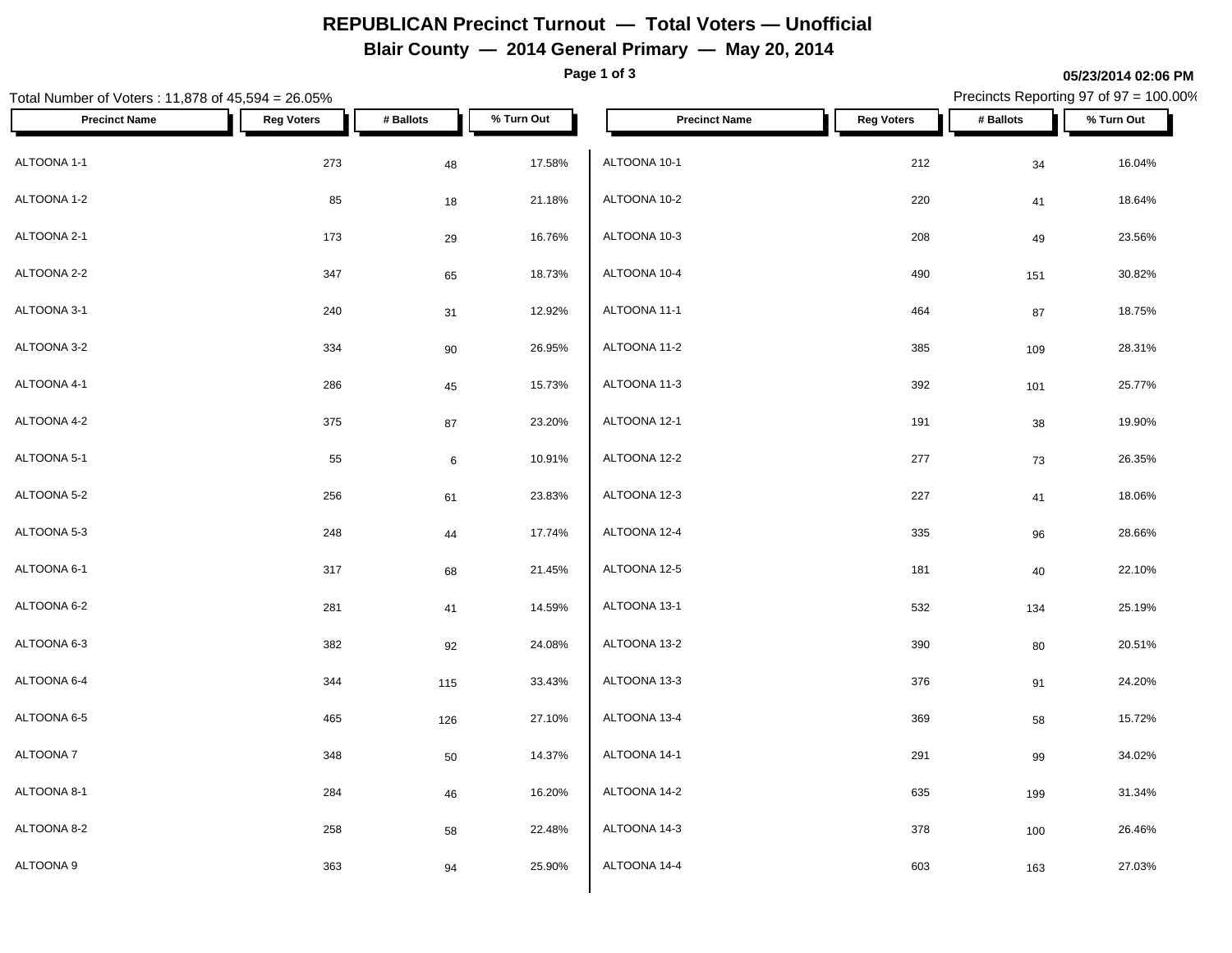# **REPUBLICAN Precinct Turnout — Total Voters — Unofficial**

**Blair County — 2014 General Primary — May 20, 2014**

**Page 2 of 3**

### Total Number of Voters : 11,878 of 45,594 = 26.05% Precincts Reporting 97 of 97 = 100.00% **Precinct Name Reg Voters # Ballots % Turn Out Precinct Name Reg Voters # Ballots % Turn Out** ALLEGHENY 1 1,048 286 27.29% HOLLIDAYSBURG 1 ALLEGHENY 2 975 24.4 24.72% | HOLLIDAYSBURG 2 327 112 34.25% ALLEGHENY 3 180 <sub>54</sub> 30.00% | HOLLIDAYSBURG 3 179 31 17.32% ALLEGHENY 4 452 129 28.54% HOLLIDAYSBURG 4 ANTIS TWP 1 1,142 294 25.74% HOLLIDAYSBURG 5 337 127 37.69% ANTIS TWP 2 705 181 25.67% HOLLIDAYSBURG 6 446 171 38.34% ANTIS TWP 3 841 841 218 218 25.92% HOLLIDAYSBURG 7 BELLWOOD BORO 681 149 21.88% BLAIR - CATFISH 736 187 25.41% BLAIR - E HOLBG 1,396 388 27.79% LOGAN TWP 1  $\textsf{CATHARINE}$  TWP  $\begin{array}{ccccccc} 359 & & & & 106 & & & 29.53\% & & \textsf{LOGAN} \end{array}$  LOGAN TWP 2 DUNCANSVILLE 505 148 29.31% FRANKSTOWN TWP1 276 276 106 38.41% LOGAN TWP 4 FRANKSTOWN TWP2 1,696 477 28.13% LOGAN TWP 5 FRANKSTOWN TWP3 1,817 598 32.91% LOGAN TWP 6 FREEDOM TWP 1 440 122 27.73% LOGAN TWP 7 FREEDOM TWP 2 862 219 25.41% MARTINSBURG 1 GREENFIELD TWP1 **574** 574 113 19.69% MARTINSBURG 2 GREENFIELD TWP2 67 67 22 32.84% NEWRY BORO GREENFIELD TWP3 654 115 17.58% NORTH WOODBURY  $HOLLIDAYSBURG 1$   $232$   $63$   $27.16\%$ HOLLIDAYSBURG 4 334 137 41.02% HOLLIDAYSBURG 7 340 108 31.76% HUSTON TWP 585 152 25.98%  $JUNIATA$  TWP  $491$   $124$   $25.25\%$ LOGAN TWP 1 766 183 23.89% LOGAN TWP 2 884 248 28.05% LOGAN TWP 3 497 161 32.39%  $\textsf{\small LOGAN\,TWP\,4}\qquad \qquad 648\qquad \qquad 154\qquad \qquad 23.77\%$  $\,$  LOGAN TWP 5  $\,$  693  $\,$   $\,$  168  $\,$  24.24%  $\,$  $\textsf{\small LOGAN\,TWP\,6}\quad 886\quad 200\quad 22.57\%$  $\textsf{\small LOGAN\,TWP\,7}\qquad \qquad 303\qquad \qquad 91\qquad \qquad 30.03\%$ MARTINSBURG 1 400 138 34.50% MARTINSBURG 2 499 129 25.85% NEWRY BORO 80 22 27.50% NORTH WOODBURY **1,237** 325 26.27%

**05/23/2014 02:06 PM**